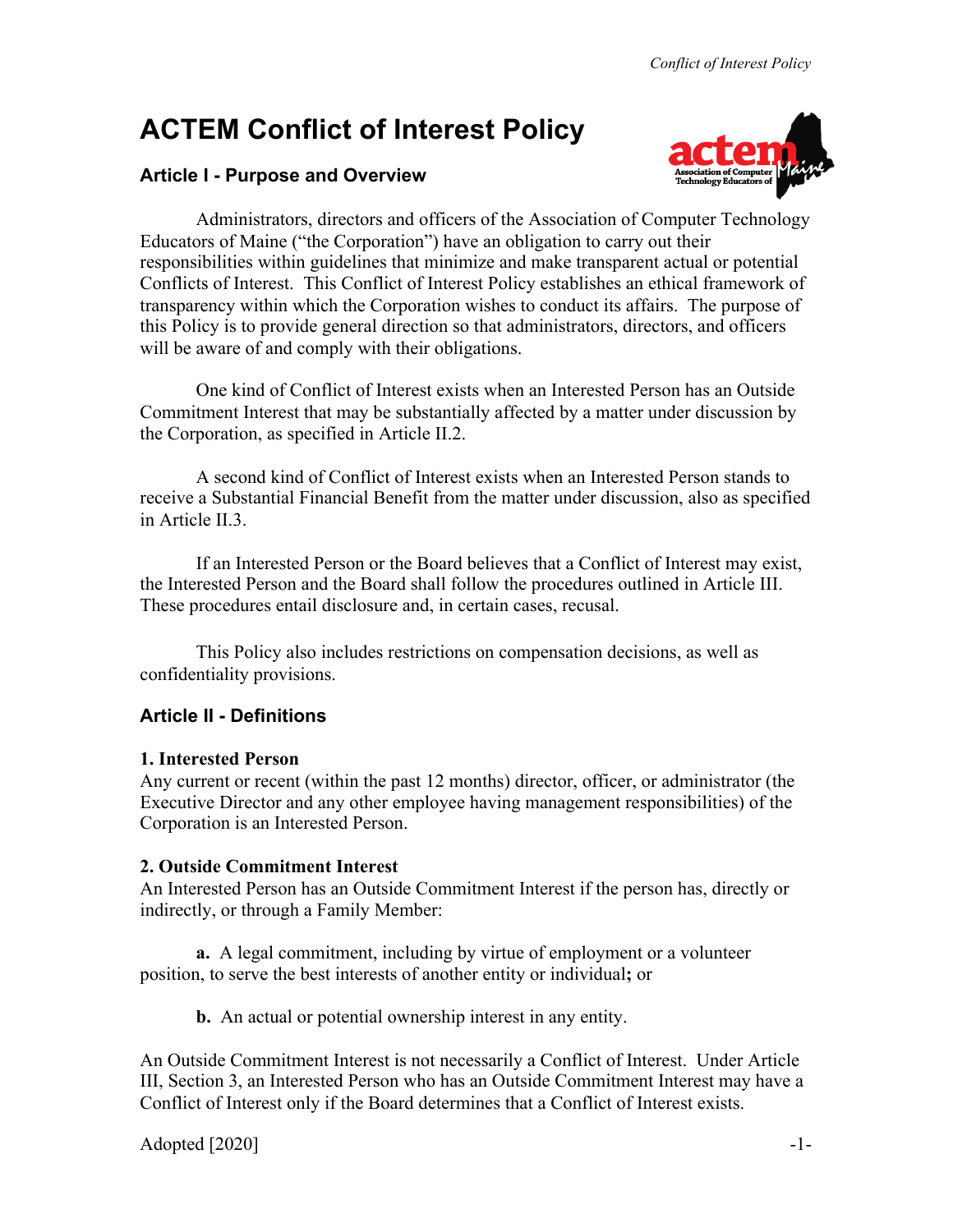## **3. Substantial Financial Benefit**

A Substantial Financial Benefit is a financial benefit that is more than *de minimis* (\$250) and is not incidental to a larger benefit to the general public.

## **4. Family Member.**

A Family Member is a:

(a) spouse or domestic partner;

(b) parent or grandparent;

(c) child, grandchild or great grandchild;

(d) brother or sister; or

(e) spouse or domestic partner of a child, parent, brother, sister, grandchild or great grandchild.

**5. Conflict of Interest.** A Conflict of Interest shall exist if:

(a) an Interested Person has an Outside Commitment Interest that will be substantially affected, either positively or negatively, by the matter under discussion; or

(b) there is a significant chance that an Interested Person or a Family Member of an Interested Person will receive a Substantial Financial Benefit from the matter under discussion.

# **Article III - Procedures**

# **1. Duty to Disclose**

Any Interested Person having knowledge of any actual or potential Conflict of Interest must disclose the existence of the Outside Commitment Interest or Substantial Financial Benefit and be given the opportunity to disclose all material facts to the Board directors.

# **2. Legal Advice and Other Avenues**

The Board may seek legal advice if it is uncertain as to whether a conflict exists, or as to how to address a conflict. The President of the Board may, if appropriate, appoint a disinterested person or committee to investigate alternatives to the proposed transaction or arrangement. In exceptional circumstances involving significant transactions, the Board may request that the transaction be approved by the Attorney General or by the Superior Court in an action in which the Attorney General is joined as a party, in accordance with 13-B Maine Revised Statutes Annotated section 718(3), as amended.

# **3. Determining Whether a Conflict of Interest Exists**

After disclosure of the Outside Commitment Interest or Substantial Financial Benefit and all material facts, and after any discussion with the Interested Person(s), the disinterested Board directors shall determine if a Conflict of Interest exists.

The determination that a Conflict of Interest exists shall not preclude the Board (other than the conflicted Interested Person(s)) from approving the matter, but such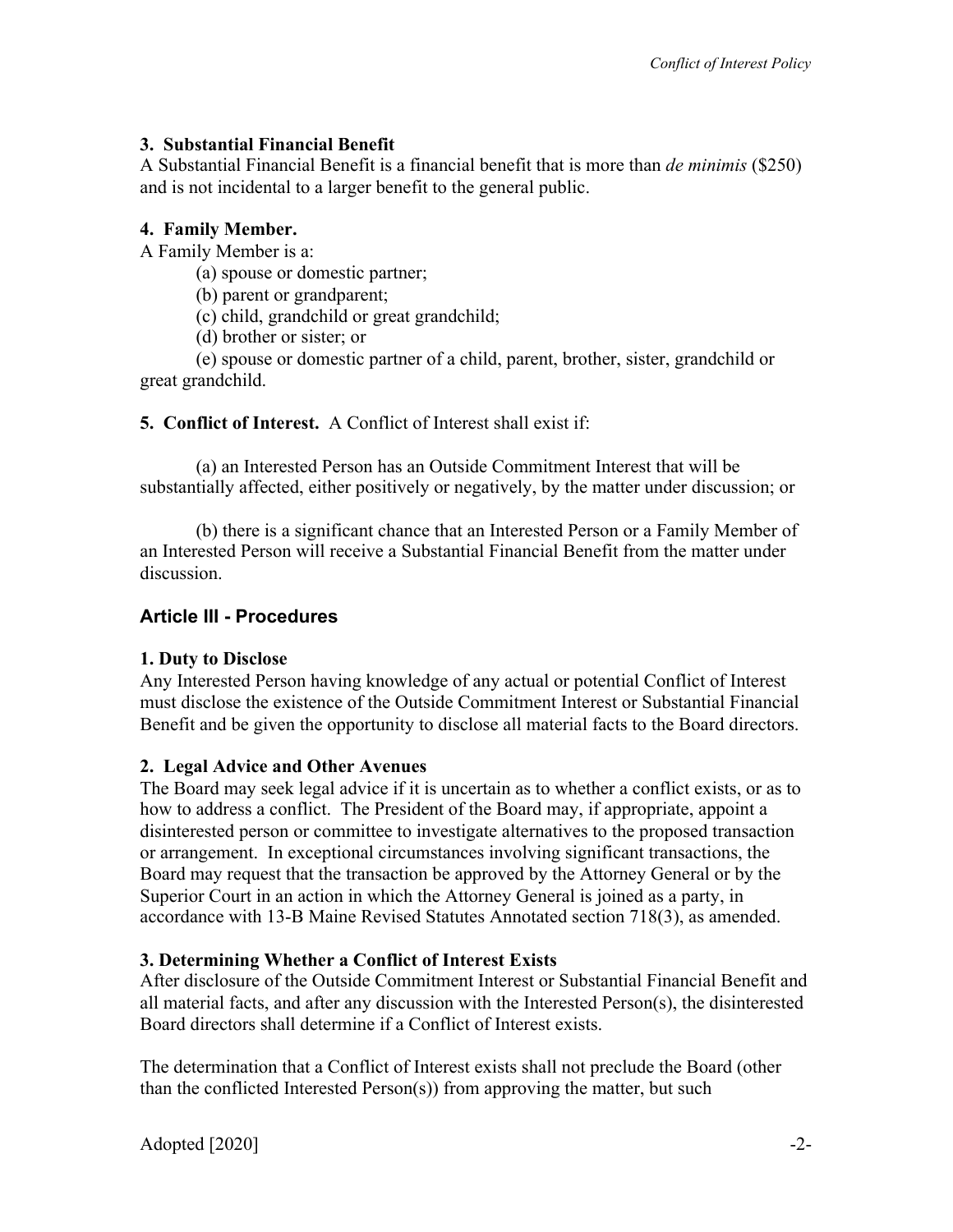determination shall require the Board to follow the procedures outlined in Article III, Section 4 hereinbelow.

#### **4. Procedures for Addressing the Conflict of Interest**

**a.** An Interested Person who has a Conflict of Interest may make a presentation at the Board meeting, but after such presentation, he/she shall leave the meeting during the discussion of, and the vote on, the transaction or arrangement involving the Conflict of **Interest.** 

**b.** If the Conflict of Interest involves a Substantial Financial Benefit to the Interested Person, after exercising due diligence, the Board may consider whether the Corporation can obtain with reasonable efforts a more advantageous transaction from an individual or entity that would not give rise to a Conflict of Interest.

**c.** The Board shall determine by a majority vote of the disinterested directors whether the transaction is in the Corporation's best interest, for its own benefit, and whether it is fair and equitable to the Corporation. In conformity with the above determination, it shall make its decision as to whether to enter into the transaction, and upon what terms, if any, to minimize the Conflict of Interest.

#### **4. Violations of the Conflicts of Interest Policy**

**a.** If the Board has reasonable cause to believe an Interested Person has failed to disclose an Outside Commitment Interest or Substantial Financial Benefit, it shall inform the person of the basis for such belief and afford the person an opportunity to explain the alleged failure to disclose.

**b.** If, after hearing the person's response and after making further investigation as warranted by the circumstances, the Board determines the person has failed to disclose an Outside Commitment Interest or a Substantial Financial Benefit, it shall take appropriate steps to remedy the non-disclosure.

**c.** Failure to identify an Outside Commitment Interest or a Substantial Financial Benefit at the time a transaction or arrangement is entered into shall not automatically void the transaction or arrangement, and the Board may follow the procedures of this Article III after the consummation of the transaction or arrangement.

### **Article IV - Records of Proceedings**

The minutes of the Board shall contain:

**a.** The names of the persons who disclosed or otherwise were found to have an Outside Commitment Interest or Substantial Financial Benefit, the nature of the Outside Commitment Interest or Substantial Financial Benefit, any action taken to determine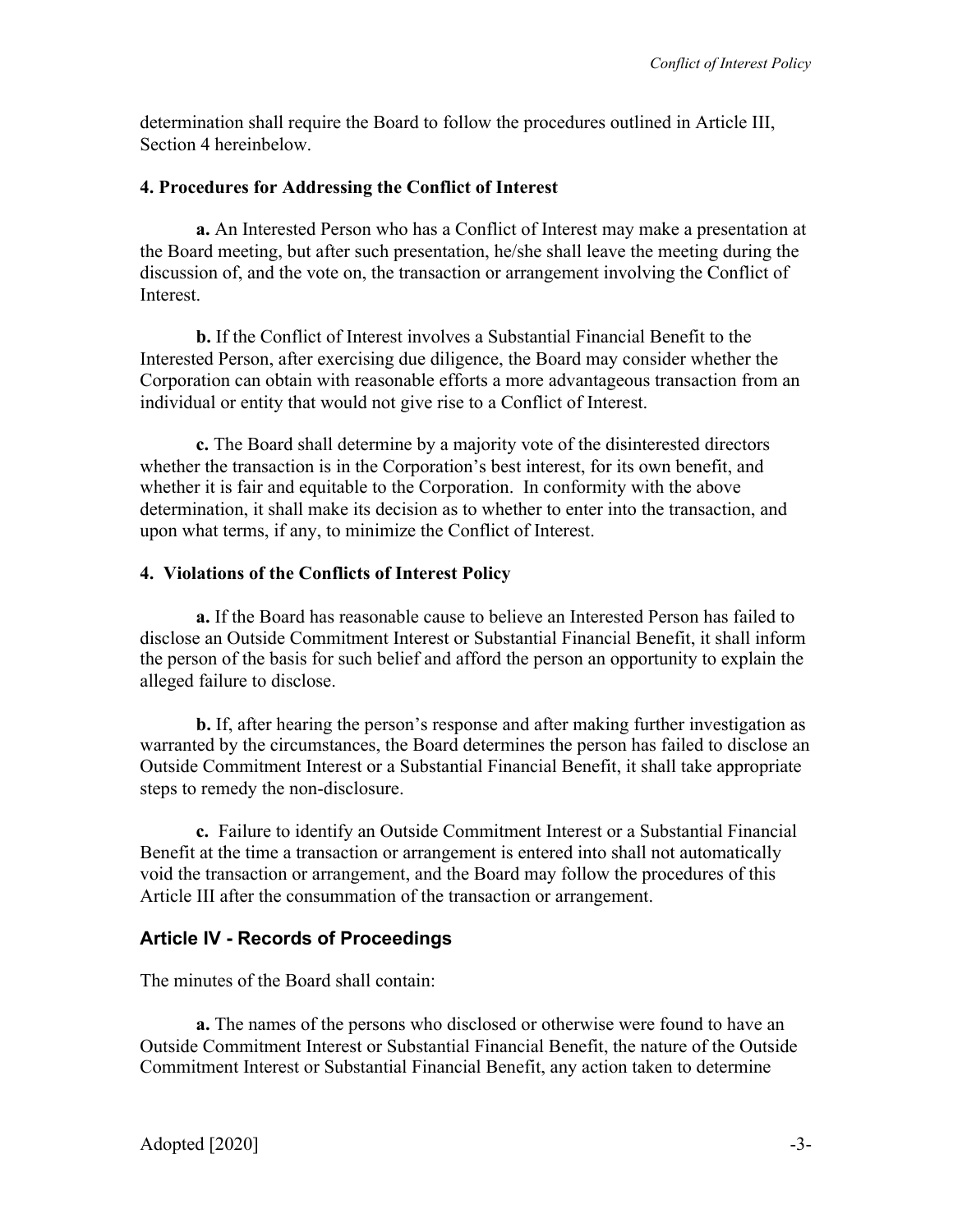whether a Conflict of Interest was present, and the Board's decision as to whether a Conflict of Interest in fact existed; and

**b.** The names of the persons who were present for discussions and votes relating to the transaction, the content of the discussion, including any alternatives to the proposed transaction, and a record of any votes taken in connection with the proceedings.

#### **Article V - Compensation**

**a.** A voting member of the Board who receives compensation, directly or indirectly, from the Corporation for services is precluded from voting on matters pertaining to that member's compensation.

**b.** A voting member of any committee whose jurisdiction includes compensation matters and who receives compensation, directly or indirectly, from the Corporation for services is precluded from voting on matters pertaining to that member's compensation.

**c.** A voting member of the Board or any committee whose jurisdiction includes compensation matters and who receives compensation, directly or indirectly, from the Corporation, either individually or collectively, is not prohibited from providing information to any committee regarding compensation.

**d.** The Board shall ensure that any compensation paid to employees, and any compensation over \$10,000 per year paid to independent contractors, even if not Interested Persons, is "reasonable" for the purposes of Internal Revenue Code Section 4958 and accompanying regulations. Whenever practicable, the Board shall base its reasonableness determination on at least three comparable examples, taking into account the job description, the size and nature of the corporation, the experience of the applicant, any benefits, and the geographic location.

#### **Article VI - Inside Information**

**a.** An Interested Person shall not use inside information of the Corporation for his/her personal benefit, or use such inside information or his/her position as an Interested Person to the detriment of the Corporation. Inside information is information obtained through the Interested Person's position in the Corporation that has not become public information.

**b.** An Interested Person shall keep information learned during the course of the Corporation's activities in confidence when the information concerns the administration and activities of the Corporation that are not generally available to the public, except where the Interested Person has reasonable cause to believe that the Corporation or its employees is in violation of any federal, state or local law, rules or regulation, or has reasonable cause to believe that the Corporation's activities risk the health or safety of that Interested Person or any other individual.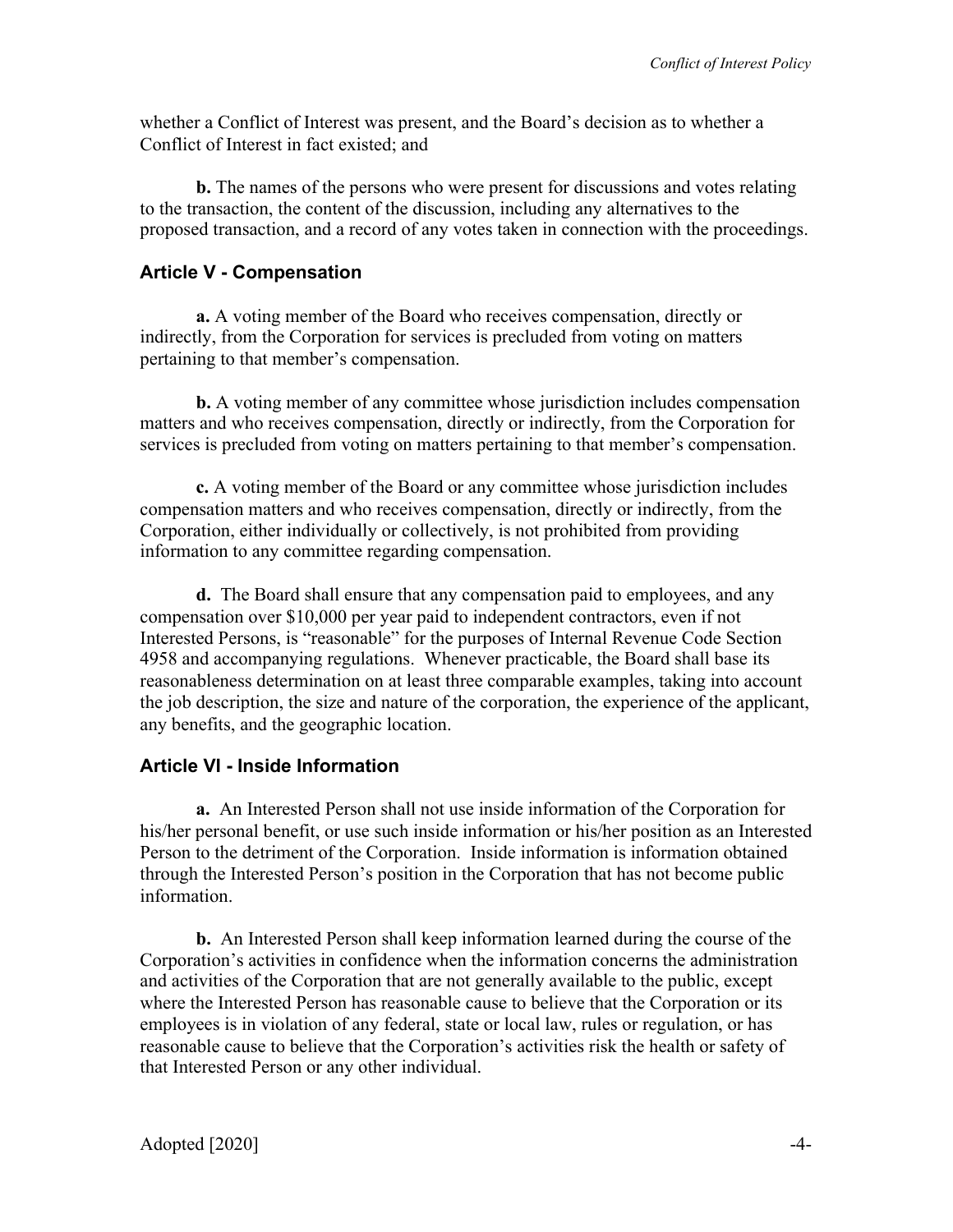## **Article VII - Annual Statements**

Each Interested Person shall annually sign a Disclosure Statement affirming that such person:

**a.** Has received a copy of the Conflict of Interest policy,

**b.** Has read and understands the policy,

**c.** Has agreed to comply with the policy, and

**d.** Understands the Corporation is charitable and that in order to maintain its federal tax exemption it must engage primarily in activities which accomplish one or more of its tax-exempt purposes.

#### **CERTIFICATION**

I, the undersigned, do hereby certify that the above and foregoing Conflict of Interest Policy was duly adopted on \_\_\_\_\_\_\_\_\_\_\_\_\_\_\_ by the Corporation at a regular meeting of the Board of Directors held on due notice and in compliance with its Bylaws at which time a quorum was present.

| (Signature |
|------------|
|            |

\_\_\_\_\_\_\_\_\_\_\_\_\_\_\_\_\_\_\_\_\_\_\_\_\_\_ (Signature) Date: \_\_\_\_\_\_\_\_\_\_\_\_\_\_\_\_\_\_\_\_\_

\_\_\_\_\_\_\_\_\_\_\_\_\_\_\_\_\_\_\_\_\_\_\_\_\_\_ (Print Name) Secretary